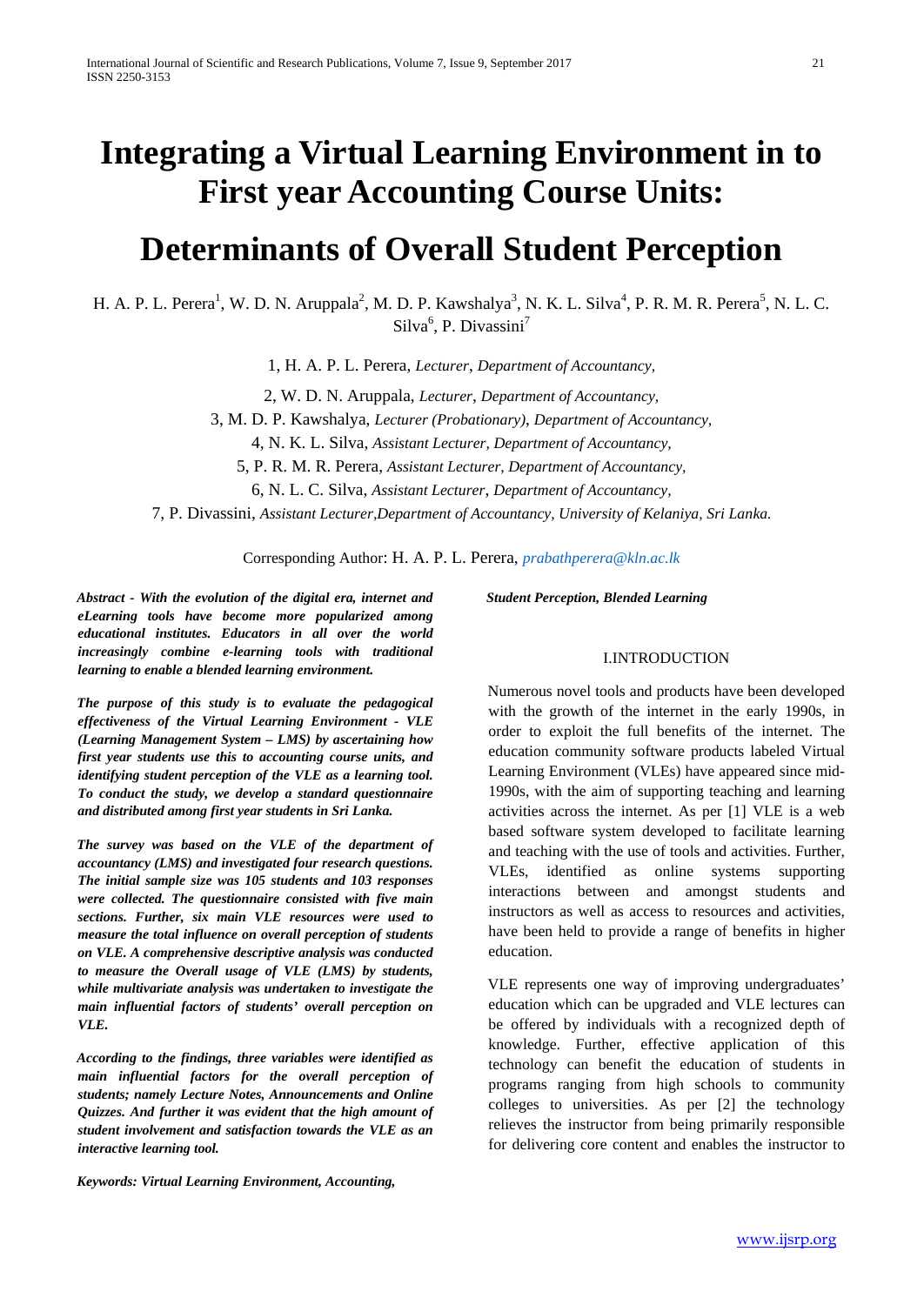use the physical schoolroom for engaging students in advanced level seminar-style discussions.

The internet offers such potential benefits as flexible access and new ways of communicating and assessing for students and lecturers. However, for the instructor, producing internet resources that are stimulating, appealing, stress-free to use and academically sound but it is time consuming and requires considerable expertise. VLEs permit instructor to produce lecture materials quickly and without the necessity of developing technical skills.

Typically Web-based, VLEs offer a combined set of internet tools, permit stress-free upload of materials and suggest a constant appearance and impress that can be modified by the user. Widespread marketable VLEs presently being used include Learning Management Systems (LMS), Blackboard and WebCT. Such VLEs are being used largely to the enhancement or sustenance the existing programmes as differed to deliver comprehensive online courses. According to the [3] the traditional educational system which was designed to teach students is not matching to present learners as they are not the people the as they dependent on communication technologies for accessing information and for interacting with others.

The selected educational institute in Sri Lanka introduced LMS in to their teaching and learning process in 2007 and since then department applies the integrated teaching and learning mechanism for their undergraduates. It is evinced that the results of this integrated teaching mechanism is successful, however no study is conducted to evaluate the perception of undergraduates on the applied mechanism. Thus there is a vital need to evaluate the success of this methodology. Accordingly, the current study evaluates the pedagogical effectiveness of Department of Accountancy's VLE the LMS by ascertaining how first year students use this learning tool, and identifying student perception of the VLE as a learning tool.

Thus the main purpose of this study it to identify the level of perception of first year accountancy undergraduates on integrating LMS in to their teaching and learning process. First year undergraduates of department of accountancy were considered for data collection and methodology follows the survey methodology applying descriptive analysis and multivariate analysis techniques.

#### II. SYSTEM MODEL

The study was conducted at a Sri Lankan university, which provides Bachelor of Business Management (Special) Degree in Accountancy for four (04) years including the core subject areas of Accounting, Finance, Economics, Management, Mathematics and Information Technology. This study was conducted to identify the major determinants of overall student perception on LMS as the VLE of the department which was introduced in the year 2007.

All undergraduates enroll to the accountancy degree programme are also enroll to the LMS from their first year, since they have been taught the fundamental of information technology course unit for forty five hours in the first semester which initiates the students to be familiar with computer literacy, internet, email, online learning technologies and use of the learning management system. Hence, three hours practical sessions are conducted for two separate groups of fifty students, in each week during the semester in order to enhance technical knowledge while receiving the involvement on the LMS. These sessions are conducted by lecturers who are savvy with information technology skills in the mode of two way interactive sessions in which undergraduates are actively communicating to the lecturers, responding to the raised questions and concurrently developing the information technology skills.

Further department of accountancy already integrated first year accounting subjects with information technology in the courses of 'IT Applications in Business' in first year first semester and 'Computerized Accounting' course in first year second semester. Accordingly all undergraduates essentially work with LMS in completion of said courses. Academic staffs of the department of accountancy are keenly motivating undergraduates by facilitating them by providing lecture notes and additional readings, online quizzes of all course units through the LMS. Teaching programme of all courses are designed to facilitate through LMS. Hence, teaching, learning and assessment of all first year courses of department of accountancy are conducted through the LMS.

In supporting the LMS, department of accountancy, itself owned a separate computer lab other than the faculty computer lab, with fifty computers and two technical officers. Therefore, there are adequate physical resources and human resources to integrate the LMS for all the course units of the degree. All undergraduates acquire a significant knowledge on working with LMS in their first academic year and it supports them to work successfully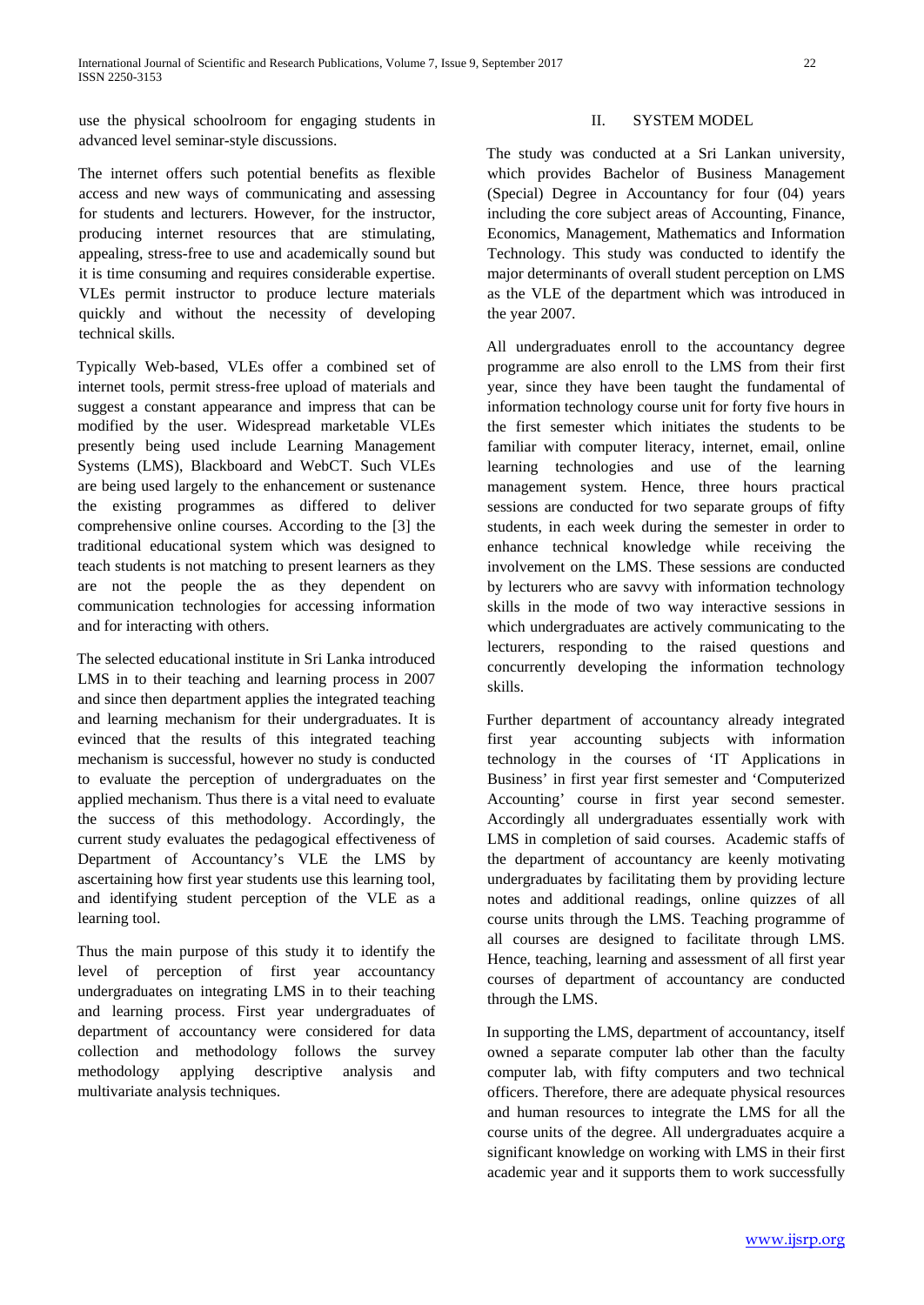with the LMS throughout four years of university education.

Hence, this study aimed to assess the effectiveness of integrating a VLE (LMS) in to first year accounting courses of the department of accountancy in determining its usage as a learning tool. Further it was aimed to identify undergraduate's perception of VLE (LMS) as a learning tool.

Following research questions were developed based on the objectives of the study.

- 1. Do undergraduates use the VLE (LMS) in their accounting courses?
- 2. At what extent undergraduates use the resources offered through the VLE (LMS)?
- 3. What are main factors namely,– provision of lecture notes, discussion forums, online quizzes, self- tests, announcements and other toolswhich affect the undergraduates' overall perception of the VLE (LMS)?
- 4. To what extent is the perception of the LMS (as a VLE) driven by a lack of pre-requisite computing skills and limited access to technology by undergraduates?

The article is organized as follows. Section 2 describes the previous research findings on applying VLE on student learning process. Section 3 suggests the research methodology of the study. Session 4 discusses the findings of the study, while section 5 summarizes the conclusions of this study.

#### III. PREVIOUS WORK

Empirical evidence proposes that the usage of a VLE has an influence on student accomplishments, inspires selfgoverning learning and rises students' inspiration to learn [1]. The effectiveness of delivering the core curriculum of an introductory neuroscience course using a software application mentioned to as a virtual learning interlace was tested by [2] using five lecturers of an introductory course, Topics in Neuroscience, were used as the basis for this study and covered the next part of a semesterlong, two credit course. Forty (40) students enrolled in this study were divided randomly into two groups of equal size. For the first half of the study, single group of students was instructed using the VLE, and the other group was instructed using a conventional lecture format. The performance of students in a VLE have compared with that of students in a conventional lecture hall in which the same lecturer presented the same material.

Results of the study designate that average scores on weekly examinations were 14 percentage points higher for students in the VLE compared with those for students in a conventional lecture hall setting.

A VLE represents one way in which undergraduate education can be improved. VLE lectures could be offered by individuals with a recognized depth of knowledge. Further, effective application of this technology can benefit the education of learners in programs ranging from high schools to community colleges to universities. This technology relieves the lecturer from being primarily responsible for delivering core content and enables him to use the physical classroom to engage learners in higher level seminarstyle discussions.

Later, [4] tried to improve an experientially fastened perspective on the implications of e-learning through a case study, informed by work on the Social Shaping of Technology (SST) that emphasized organizational, cultural, economic and other factors inducing the procedure of technological modification and innovation. They gathered responses from 225 individuals during the period of January to March 2002 including technical staff, administrators, instructors, students and other actors. Data was collected using a web-based questionnaire, asking for information such as participants' use of e-Class and their overall usage of personal computers and the Internet and trough training sessions and e-Class courses, enabling more participant to observation of these events. Results of this research depicts that VLE was highly valued by many users and used innovatively by a few and VLE was limited to uses that primarily supported traditional patterns of classroom instruction.

Further, [5] investigated the impact of features of an off the shelf LMS in teaching undergraduate accounting standards. They have done a questionnaire survey and found that design features most satisfying for these international cohorts are designed features relating to usefulness of lecture notes, availability of lecture notes, the use of bulletin boards and discussion forums and other LMS tools are universalistic and are positively related to students evaluation. [6] examined the computer reinforced cooperative learning and protracted the work debating the usage of players in online education. For this study they examined 300 Master of Business Administration (MBA) students in both on campus and online program a Western university. The results of the study indicate that not only the team work orientation and group cohesiveness predict student learning but also with group cohesiveness facilitating the association between teamwork orientation and student learning.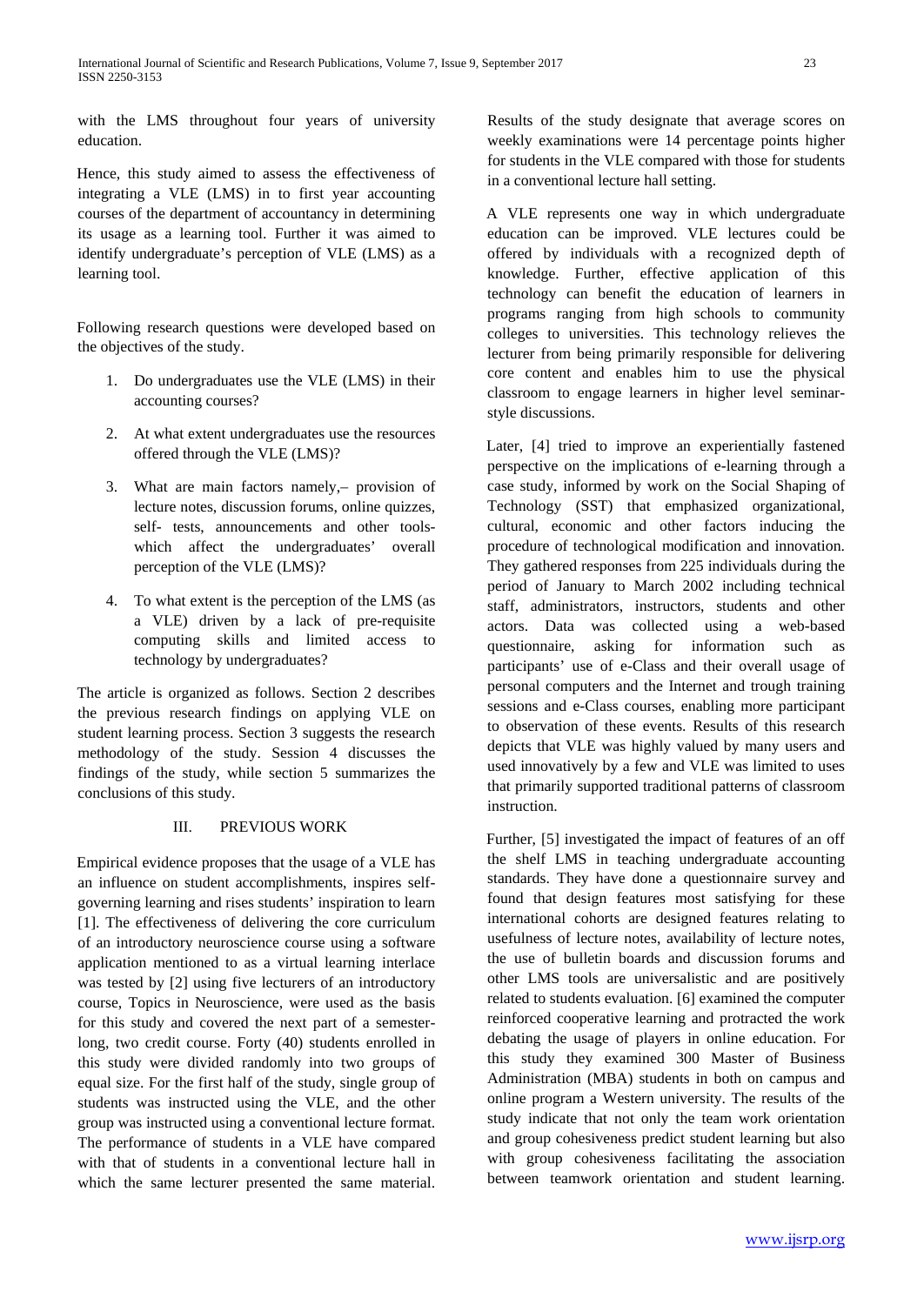Accordingly teamwork orientation and group cohesiveness appear to be equally important predictors of team source learning.

The study conducted by [7] reported the usage of blackboard as a tool for creating a virtual learning environment. Responses from accounting undergraduates in New Zealand were considered for data on the use of the VLE as a learning assistance. Findings of their research suggested that undergraduates have flexibly comprised the VLE and support its implementation by faculty members in other courses. However, undergraduates seem reluctant to vigorously contribute in two-way online activities which has consequences for faculty anticipating the implementation of a VLE in their courses. In terms of overall perception of their findings, it was found that the use of the VLE had been a worthwhile involvement and that the integration of computers into the learning process aided student learning, staff and students became more accessible to each other, and there was a high level of support for the use of the VLE in other courses. Their findings were consistent with previous research that supports new and novel teaching approaches as techniques for stimulating learning. [8] conducted a case study based research aiming to integrate the use of IT with the development and application of management accounting techniques. The experience of both students and staff are analyzed for a period of six years. They received positive student response over a number of years suggesting that adopting a teaching approach which clearly combine theory with its application in practice. Further they could conclude that the suggested method enhance the student learning involvement at an introductory level.

Further, [9] found that learning approach implemented by the student often had an impact on their opinion of certain learning features of the platform. In their research they tried to establish the experience of VLE for students appearing traditional face to face courses in the subject area of operations management and assess the experience of a VLE among students studying course in operations management. Findings of empirical studies emphasis the importance of applying VLE into student teaching and learning process which enhances the quality of delivery while enhancing student performances.

#### IV. PROPOSED METHODOLOGY

The research paper sought to evaluate the effectiveness of the VLE by ascertaining how undergraduates use VLE as a learning tool in the accounting related course units and, to identify the student perception on the VLE as a learning tool. A survey was conducted during the second semester of the academic year 2015/16, among the first year undergraduates of a Sri Lankan university.

With reference to the research carried by [10] and [6], the survey instrument, questionnaire was developed and tested accordingly from a framework used in their studies and adapted for the present study with minor modifications, to seek information to evaluate the pedagogical effectiveness of Department of Accountancy's Virtual Learning Environment - VLE ( Learning Management System – LMS) by ascertaining how first year students use this learning tool, and identifying student perception of the VLE as a learning tool. This study measures student overall perception on integrating the VLE to their learning process and the usefulness of the VLE. The Questionnaire devised to this study consisted of five main sections:

- 1. Demographic Background
- 2. Adoption and Usage of LMS in Course Units
- 3. Students perceptions of the usefulness of LMS
- 4. Students overall perception on LMS
- 5. Students overall perception on LMS driven by computer literacy skills and access to technology

Students were asked to provide their demographic profile under the first part of the survey instrument. Then, Respondents were asked to evaluate the usefulness of the VLE for the provision of lecture notes, discussion forums, online quizzes, self- tests, announcements and other tools used by the first year accountancy students influence their overall perception of the LMS. In each section, five point Likert-scale questions were organized and the undergraduates were asked to respond on a scale of 1 to 5 (where 5=Strongly Agreed). Furthermore respondents were given the opportunity to make 'additional comments' at the conclusion of these questions.

The lecture notes sub section which include in the third main section contained 2 questions, which specifically sought information relating to the availability of notes and other 5 questions were designed to ascertain whether the availability of these notes detracted from undergraduates learning and participation in the course. Questions under the discussion forums were designed to identify whether dialogue with academic staff and peers assisted in the learning process. In the self-test section one question related to the usefulness of the self-test and other three questions asked about the usefulness of selftest questions in learning process.

Questions under the announcements were sought to identify whether students considered this to be an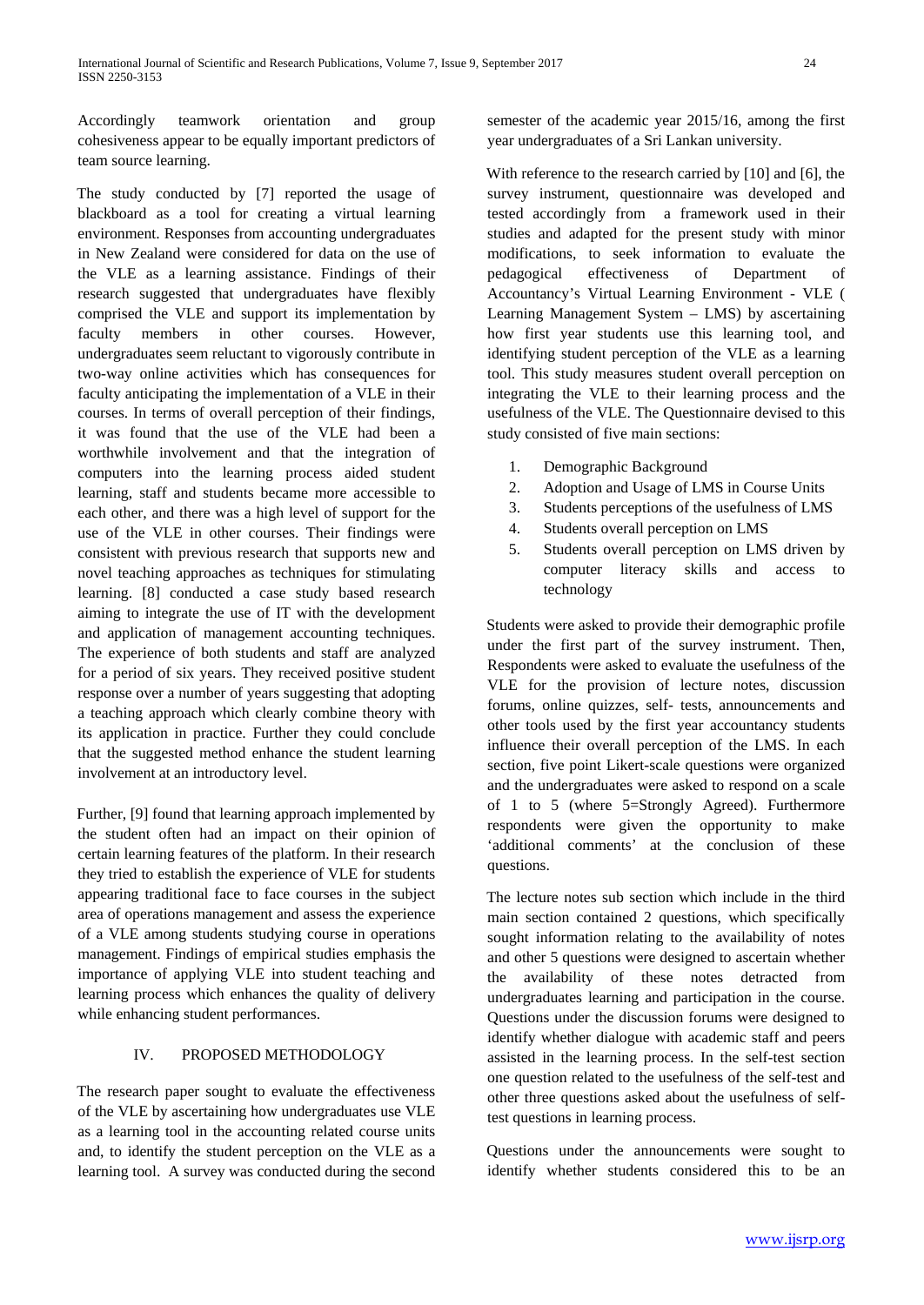effective technique for communicating with the whole class. Questions related to online-quizzes sought to identify the usefulness of it in the learning process. Other tools referred basically to the availability of adequate amount of special web links and availability of email contacts of lecturers. The final section of the questionnaire consisted with five likert scale type questions to measure the Students' perception on LMS driven by computer literacy skills and access to technology. Further this section comprises with two open ended questions to provide overall suggestions for future improvements.

The questionnaires were distributed and collected during a lecture period to ensure a high response rate among those attending. The questionnaires were only distributed in printed form to avoid bias towards students who were more proficient and enthusiastic users of the VLE system. The instructions on the questionnaire advised the participating respondents that their responses would be accessible only for academic purpose to ensure the confidence and providing their name was not mandatory, thus confidentiality was ensured. The survey was carried out during the later stages of the second semester after students had been given adequate opportunity of using the VLE. Undergraduates were asked to provide

responses on the basis of their experience in the accounting related subjected (IT Applications in Business, Financial Accounting, Financial Reporting Framework, and Computerized Accounting) of their first two semesters.

### V. SIMULATION/EXPERIMENTAL RESULTS

The sample of the study was 105 enrolled undergraduates of the department of accountancy. Among them, 103 responses were collected during the lecture time, providing the overall response rate of 99%. The demographic profiles of the respondents can be summarized as per the table 1.

| TABLE 1. Demographic Profiles |    |             |               |              |
|-------------------------------|----|-------------|---------------|--------------|
|                               |    | Gender      |               | <b>Total</b> |
|                               |    | <b>Male</b> | <b>Female</b> |              |
| Age                           | 20 |             | 2             |              |
|                               | 21 | 23          | 50            | 73           |
|                               | 22 | 14          |               | 21           |
|                               | 23 | 3           |               | з            |
| Total                         |    | 14          | 59            | 103          |

Table I above shows the descriptive analysis on age and gender of the entire sample of respondents. The table depicts the age wise gender categorization. According to the table, there were 44 male respondents and 59 female respondents were contributed to the survey.

For the descriptive analysis researchers have selected second semester of 2015/2016 academic year. According to the user log reports generated from LMS, first year students' VLE participation for accounting subjects recorded as 17682 logs out of total 18459 logs. Balance 777 logs represent teacher logins to selected subjects.

Student logs under different activities explain that majority (6997) of logs are for resource view, which represents 39.6% of total student logs. Second highest interest of students is course view which consists of 5161 logs that is 29.2% of total student logs. Quiz continue attempts is the third highest interest of students which comprises 3574 logs and that is 20.2% as a proportion. Above findings revealed that, students use VLE to search learning material, and to view updates in the course units as the first priority and for online quizzes as required by the lecturers. Fig 5.1 displays the student logs for all activities in proportions.



Fig 5.1. Student Logs by Activity

Logs comparison of four months (from September to December) of the semester could be used to identify trends in VLE usage of students. Based on the starting date of the semester, first month logs represent data from 26th September. Last month includes data till 15th December 2016 which is the log reports generated date. For an effective comparison daily average student log is calculated for each month. Output falls on a trend line which continuously boosts in the first three months and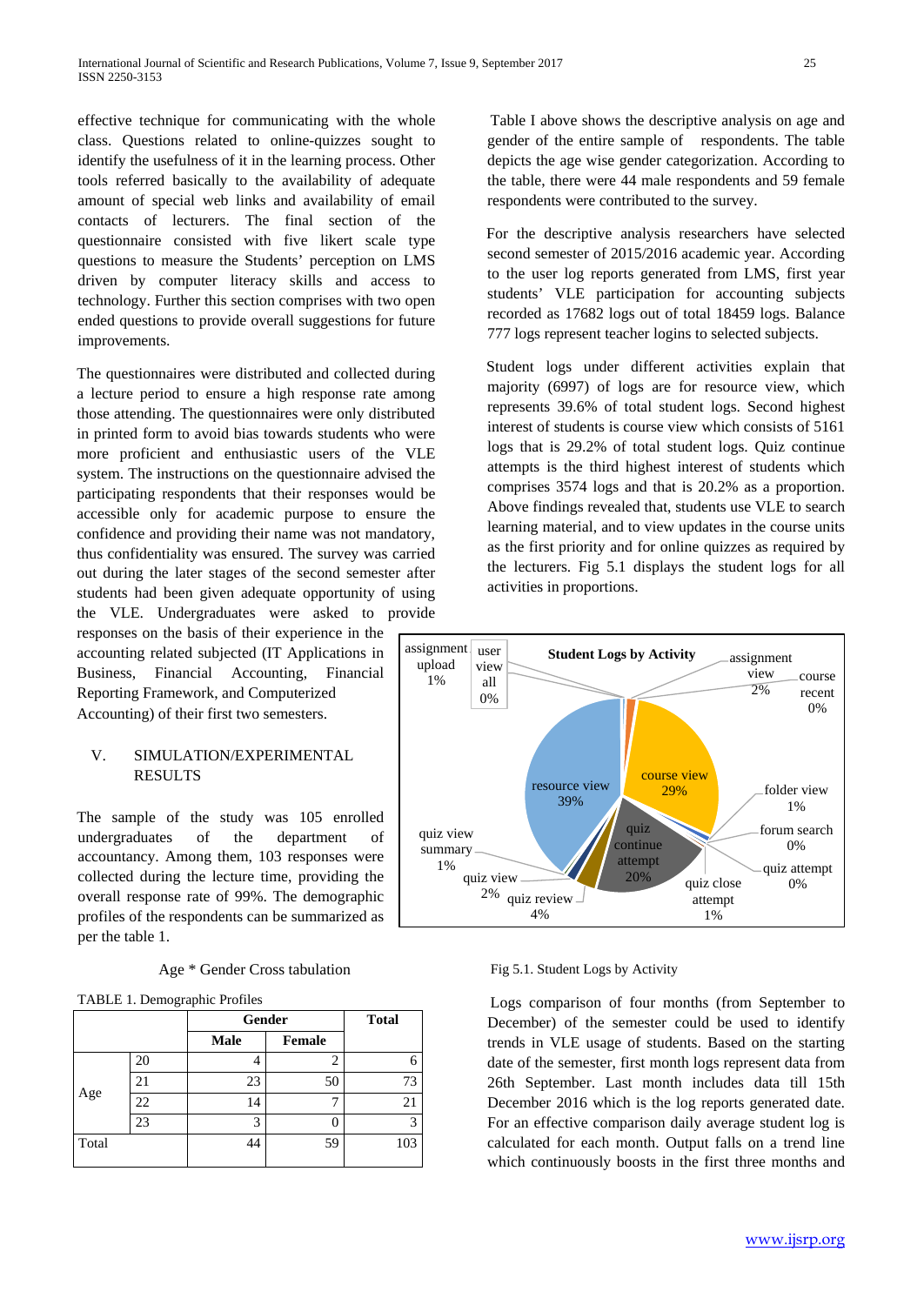falls in the last month. Table II shows the daily average logs and Fig 5.2 depicts the same in a trend line.

| 17 DLL II. The Dany Tychage Logs |                     |  |  |
|----------------------------------|---------------------|--|--|
| Month                            | Daily Average Usage |  |  |
| September                        | 115                 |  |  |
| October                          | 175                 |  |  |
| November                         | 298                 |  |  |
| December                         | 183                 |  |  |





Fig 5.2. Daily Average Student Logs by Month

Analysis of logs by Day of the week expresses a considerable usage on Monday, which comprises 10840 logs or 61.3% of total logs. Second highest usage is on Sunday, which is 1794 logs or 10.1% of total logs. All other days of the week has a common usage pattern and no any significant fluctuation. Computerized accounting, a major accounting subject's lecture falls on Monday, which requires students to refer material on VLE and that could be the reason for unusually high logs on that day.

Fig 5.3 displays the student's usage of VLE by day of the week.



Fig 5. 3. Logs by Day of the Week

Descriptive findings were used to analyze the research question 1 of the current study; which is the usefulness of virtual learning environment to students in their programme of study.

|       |     | Frequency | Percent |
|-------|-----|-----------|---------|
| Valid | Yes |           | 33.0    |
|       | No  | 68        | 66.0    |

|         | Total  | 102 | 99.0  |
|---------|--------|-----|-------|
| Missing | System |     | 0.1   |
| Total   |        | 103 | 100.0 |

Table III, displays the usage of VLE among students, before they join the University. Results indicated that, 66% from the total respondents did not engage in any VLE before, while balance 33% engaged in. Fig 5.4, 5.5, 5.6 and 5.7 illustrate the frequencies of main 4 factors to determine the overall perception of students; namely, Lecture notes available in LMS, Participation in discussion forums, Frequency of attaining Self-Tests and Frequency involved in online quizzes respectively.

According to the Fig 5.4, 49.5% of respondents mentioned that the lecture notes are available three times per week. Majority of students never engaged with Discussion Forums. According to the Fig 5.5, it is around 78%. Similarly, majority of students (51%) never attempted on Self-Tests questions (Fig 5.6), while majority of them (79%) attempted for online quizzes once in a week (Fig 5.7).



Fig 5. 4. Lecture Notes available in LMS



Fig.5.5. Participation in Discussion Forums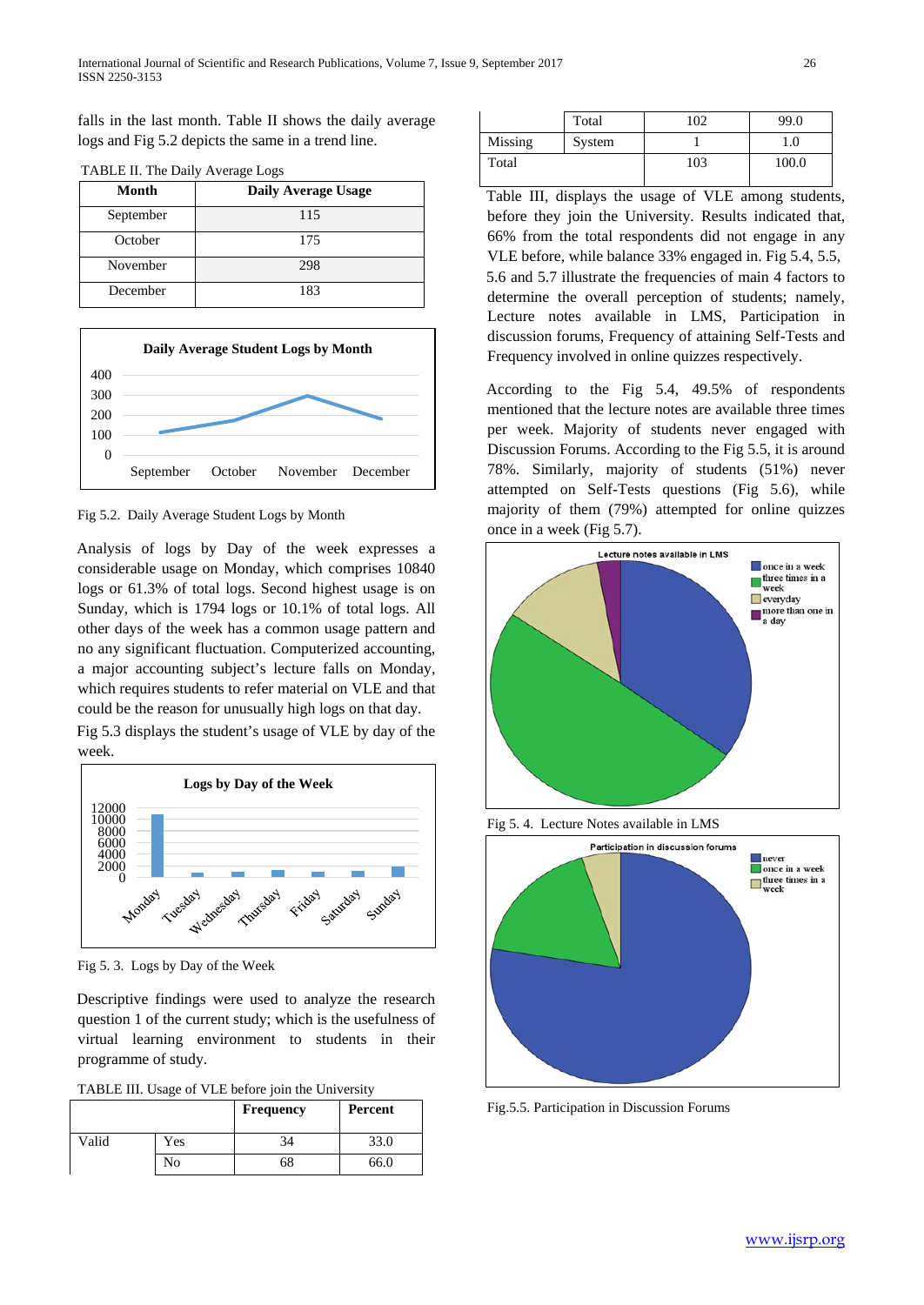

Fig 5.6. Frequency of attempting Self-Tests



Fig 5.7. Frequency involved in online quizzes

|              |                   | <b>Frequency</b> | <b>Percent</b> |
|--------------|-------------------|------------------|----------------|
| <b>Valid</b> | not at all        |                  | 1.0            |
|              | small extent      |                  | 7.8            |
|              | large extent      | 70               | 68.0           |
|              | very large extent | 24               | 23.3           |
|              | Total             | 103              | 100.0          |

| TABLE IV. Overall Usefulness of VLE (LMS) |  |  |
|-------------------------------------------|--|--|
|-------------------------------------------|--|--|

Table IV above, reflects the overall usefulness of the VLE to the study programme of first year accountancy students. It is evident that the usefulness of the VLE is 'large extent' and 'very large extent' among majority of the students in the sample. It was resulted over 91% from the total sample, which is very high value. According to the findings of descriptive analysis, we can conclude that the overall usefulness of the VLE is very high to the programme of study of first year accountancy students.

Multivariate analysis was conducted to evaluate the research question 3 of the study. The analysis conducted through two main stages using SPSS. As the first step, researchers conducted the exploratory factor analysis for the section 3 of the questionnaire, to measure the students' perception of the usefulness of the LMS. From the section 3 of the questionnaire, researchers seek which of the six variables – namely, the provision of lecture notes, discussion forums, online quizzes, self- tests, announcements and other tools - used by the first year accountancy students, influence their overall perception of the LMS. The main aim to conduct the exploratory factor analysis was to reduce number of items in to specific factors [11]. Then the reliability analysis was conducted on derived specific factors using the Cronbach alpha analysis. As the second step of the analysis, the regression analysis was conducted to identify the relationship between refined factors and the overall perception of students on LMS.

As mentioned by [11], it was assumed that the technique would be applied to the entire population of interest. And further, he mentioned that, when these methods are used, conclusions are restricted to the sample collected and generalization of the results can be achieved only if analysis using different samples reveals the same factor structure. So, the exploratory factor analysis was undertaken, to determine the correlation among variables. Only the latent variables of the survey instrument were considered, using principle component analysis (principal axis factoring) with varimax rotation.

The Kaiser-Meyer-Olkin (KMO) Test and the Bartlett's Test of Sphericity , provide a minimum standard which should be passed before a factor analysis (or a principal components analysis) [11]. The KMO test basically measures the sample adequacy for each variable and for the entire model, while the Bartlett's Test of Sphericity relates to the significance of the study and thereby shows the validity and suitability of the responses collected to the problem being addressed through the study. For Factor Analysis to be recommended suitable, the Bartlett's Test of Sphericity must be less than  $0.05[11]$ .

TABLE V. KMO and Bartlett's Test

| <b>Kaiser-Meyer-Olkin</b><br><b>Sampling Adequacy.</b> | оf<br><b>Measure</b> | .728     |
|--------------------------------------------------------|----------------------|----------|
| <b>Bartlett's Test of</b><br><b>Sphericity</b>         | Approx. Chi-Square   | 1317.885 |
|                                                        | Df                   | 276      |
|                                                        | Sig.                 | O(O)     |

Table V shows the results of KMO and Bartlett's Test. According to the above table, the value of the KMO measure is 0.728, which is greater than 0.7 indicates that the existence of the sample adequacy. The Bartlett's test is another indication of the strength of the relationship among variables. This tests the null hypothesis that the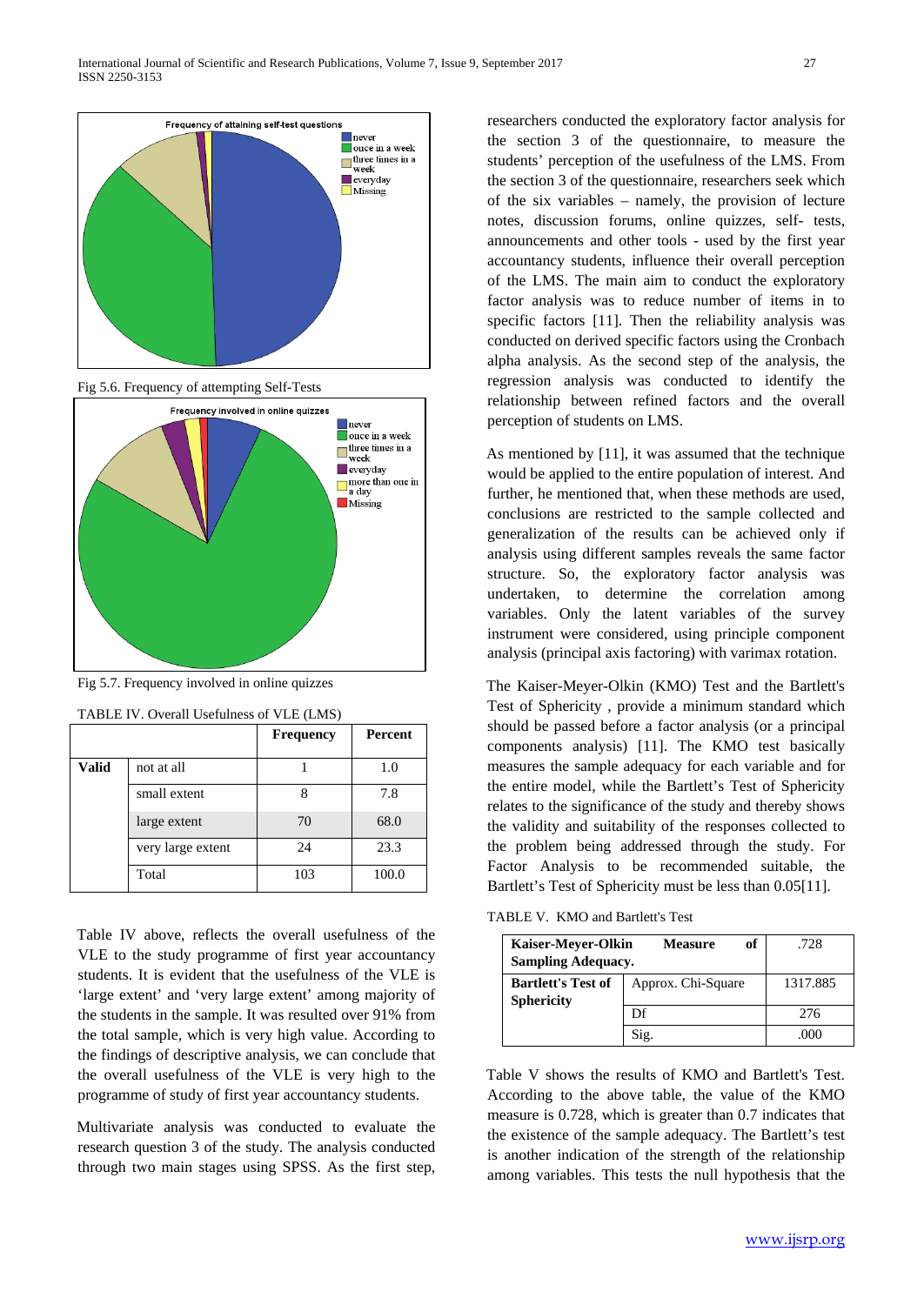correlation matrix is an identity matrix. So we want to reject the null hypothesis. According to the table V, the Bartlett's Test of Sphericity is significant, and accordingly we can reject the null hypothesis. So, the validity and suitability of the responses collected are also existed with the sample. According to [11], communalities should be in the 0.5 range for samples between 100 and 200. Accordingly, due to the low extraction values of communalities in SPSS, six items were removed from further analysis. Namely, Affects to absenteeism of students, Participation on the course unit, Difficulties of doing online quizzes, Availability of contact details of lecturers, Interact with other students and contribution to the final marks.

According to the results of the rotated factor matrix, altogether seven factors were identified and extracted for the further analysis. So, the subsequent regression analysis was conducted using the above mentioned seven variables; namely, , the provision of lecture notes, discussion forums, online quizzes, self- tests, announcements , other tools (independent variables in the regression analysis) and overall perception(dependent variables in the regression analysis).

To measure the internal consistency or the reliability of the extracted factor variables, cronbach alpha measure was used.

| TABLE VI. Cronbach Alpha Values |  |  |  |
|---------------------------------|--|--|--|
|---------------------------------|--|--|--|

| Factor                     | <b>Cronbach Alpha</b> |  |
|----------------------------|-----------------------|--|
| Lecture Notes              | 0.838                 |  |
| <b>Discussion Forums</b>   | 0.719                 |  |
| <b>Self-test Questions</b> | 0.911                 |  |
| Announcements              | 0.759                 |  |
| <b>Online Quizzes</b>      |                       |  |
| Other Tools                |                       |  |
| <b>Overall Perception</b>  | O 777                 |  |

According to the Cronbach Alpha values showed in the table VI, all the values are greater than 0.7 indicated that the availability of internal consistency among factor variables [12]. Cronbach Alpha was not reported for factors, Online Quizzes and Other Tools due to single

#### item measures.

.

Table VII displays the Pearson correlation coefficients between all eight identified factors, including the overall perception. According to the results, all variables were recorded with small correlations, indicates that the unavailability of multicollinearity problem [11

#### TABLE VII. Inter Factor Correlations

]. The inter factor correlation figures for multicollinearity measure were confirmed by the Tolerance level and VIF values in the table X. Tolerance levels for all factors were reported as greater than 0.2, while VIF values for all factors were reported as less than 5. According to [12], threshold values for both Tolerance level and VIF factor are greater than 0.2 and less than 5 respectively

Regression analysis was undertaken to measure the way of predicting the outcome variable (overall perception) from six other predictor variables [11].

TABLE VIII. Regression Analysis - Model Summary

| Model | R     | <b>R</b> Square | <b>Adjusted R</b><br><b>Square</b> | <b>Std. Error of</b><br>the Estimate |
|-------|-------|-----------------|------------------------------------|--------------------------------------|
|       | .687a | 471.            | .438                               | .30480                               |

a. Predictors: (Constant), Other Tools, Online Quizzes, Discussion Forums, Announcements, Self Tests, Lecture Notes

Table VIII above, shows the model summary of the multiple regression analysis. According to the R2 value, 47.1% of variance in the overall perception can be explained by the other six selected factors (independent variables). The modified version of R2 that has been adjusted for the number of independent variables is called adjusted R2 and the recorded value was 43.8%.

TABLE IX. Regression Analysis - ANOVA

| Model      | Sum of<br><b>Squares</b> | Df  | Mean<br><b>Square</b> | F      | Sig.              |
|------------|--------------------------|-----|-----------------------|--------|-------------------|
| Regression | 7.952                    |     | 1.325                 | 14.265 | .000 <sub>b</sub> |
| Residual   | 8.919                    | 96  | .093                  |        |                   |
| Total      | 16.870                   | 102 |                       |        |                   |

|                           | Lecture<br><b>Notes</b> | <b>Discussion</b><br><b>Forums</b> | Self-<br><b>Tests</b> | <b>Announcements</b> | Online<br><b>Ouizzes</b> | Other<br><b>Tools</b> | <b>Overall</b><br><b>Perception</b> |
|---------------------------|-------------------------|------------------------------------|-----------------------|----------------------|--------------------------|-----------------------|-------------------------------------|
| <b>Lecture Notes</b>      |                         | 0.2                                | 0.276                 | 0.517                | 0.242                    | 0.425                 | 0.595                               |
| <b>Discussion Forums</b>  | 0.2                     |                                    | 0.354                 | .066                 | .080                     | 0.224                 | .167                                |
| Self-Tests                | 0.276                   | 0.354                              |                       | 0.237                | 0.243                    | 0.208                 | 0.328                               |
| Announcements             | 0.517                   | .066                               | 0.237                 |                      | .193                     | 0.244                 | 0.531                               |
| <b>Online Quizzes</b>     | 0.242                   | .080                               | 0.243                 | .193                 |                          | 0.204                 | 0.335<br>www.ijsrp.org              |
| Other Tools               | 0.425                   | 0.224                              | 0.208                 | 0.244                | 0.204                    |                       | 0.356                               |
| <b>Overall Perception</b> | 0.595                   | .167                               | 0.328                 | 0.531                | 0.335                    | 0.356                 |                                     |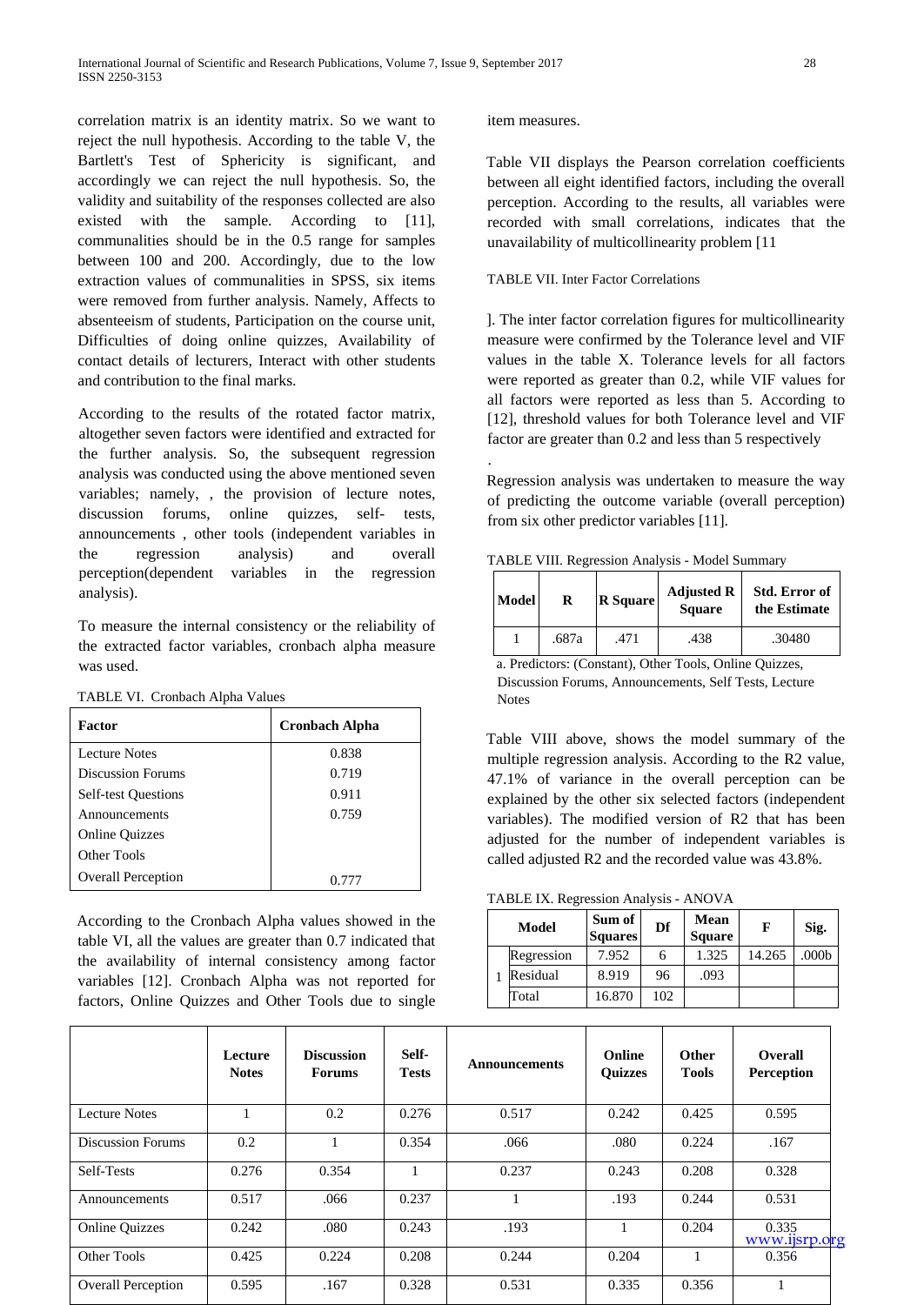- a. Dependent Variable: Overall Perception
- b. Predictors: (Constant), Other Tools, Online Quizzes, Discussion Forums, Announcements, Self-Tests, Lecture Notes.

According to the ANOVA table depicted in the table IX above, the F value of 14.265 is statistically significant. So the regression model overall predicts the dependent variable; overall perception, significantly.

Table X illustrates the standardized coefficients (beta values), t statistics and associated p values.



Fig 5.8. Impact of significant variables to the overall perception The final part of the questionnaire was to measure the Students' perception on LMS driven by computer

| Model |                       | <b>Unstandardized</b><br><b>Coefficients</b> |                   | <b>Standardized</b><br><b>Coefficients</b> |       | Sig. | <b>Collinearity Statistics</b> |            |
|-------|-----------------------|----------------------------------------------|-------------------|--------------------------------------------|-------|------|--------------------------------|------------|
|       |                       | B                                            | <b>Std. Error</b> | <b>Beta</b>                                |       |      | <b>Tolerance</b>               | <b>VIF</b> |
|       | (Constant)            | 1.671                                        | .315              |                                            | 5.306 | .000 |                                |            |
|       | Lecture Notes         | .213                                         | .058              | .347                                       | 3.670 | .000 | .614                           | 1.628      |
|       | Discussion Forums     | .006                                         | .050              | .010                                       | .120  | .904 | .841                           | 1.190      |
|       | <b>Self Tests</b>     | .050                                         | .039              | .108                                       | 1.295 | .198 | .788                           | 1.269      |
|       | Announcements         | .196                                         | .063              | .274                                       | 3.125 | .002 | .715                           | 1.399      |
|       | <b>Online Quizzes</b> | .099                                         | .051              | .154                                       | 1.961 | .053 | .895                           | 1.118      |
|       | Other Tools           | .043                                         | .042              | .085                                       | 1.022 | .309 | .788                           | 1.270      |

TABLE X. Regression Analysis - Coefficients

a. Dependent Variable: Overall Perception

According to the results, three variables; namely Lecture Notes, Announcements and Online Quizzes are statistically significant, while Discussion Forums, Self Tests and Other Tools are statistically insignificant. The multiple linear regression equation can be written as follows.

Overall Perception =  $1.671 + 0.213$  (Lecture Notes) + 0.196(Announcements) + 0.099(Online Quizzes) + ei ………………. (1)

According to the equation 1, highest magnitude of the coefficient is 0.213. Which is the coefficient value of the lecture notes, indicates that the highest effect to the overall perception of students. Other two variables; namely, Announcements and Online Quizzes recorded next highest values respectively and contribute to the overall perception of students accordingly. The impact of above three variables on overall perception of students is illustrated in Fig 8.

literacy skills and access to technology. The session consisted with five questions with five scale Likert scale to rate their opinion. Table XI below shows the mean score for the above mentioned five questions.

TABLE XI. Computer Literacy Skills and access to Technology

|   | Valid   | 103    |  |
|---|---------|--------|--|
| N | Missing |        |  |
|   | Mean    | 3.7612 |  |

The mean score for this session was 3.76, which was close to 4; hence indicating that the majority of the respondents

'agree' to the questions in the session. Table XII demonstrates the average result for each individual question as "Agree".

TABLE XII. Ability to use VLE as a result of Computer Skills and access to Technology

| Prior computer literacy is essential to use LMS.                            | Agree |
|-----------------------------------------------------------------------------|-------|
| High amount of computer resources are essential   Agree<br>to use LMS.      |       |
| You are getting a proper training on LMS from Agree<br>the course lecturer. |       |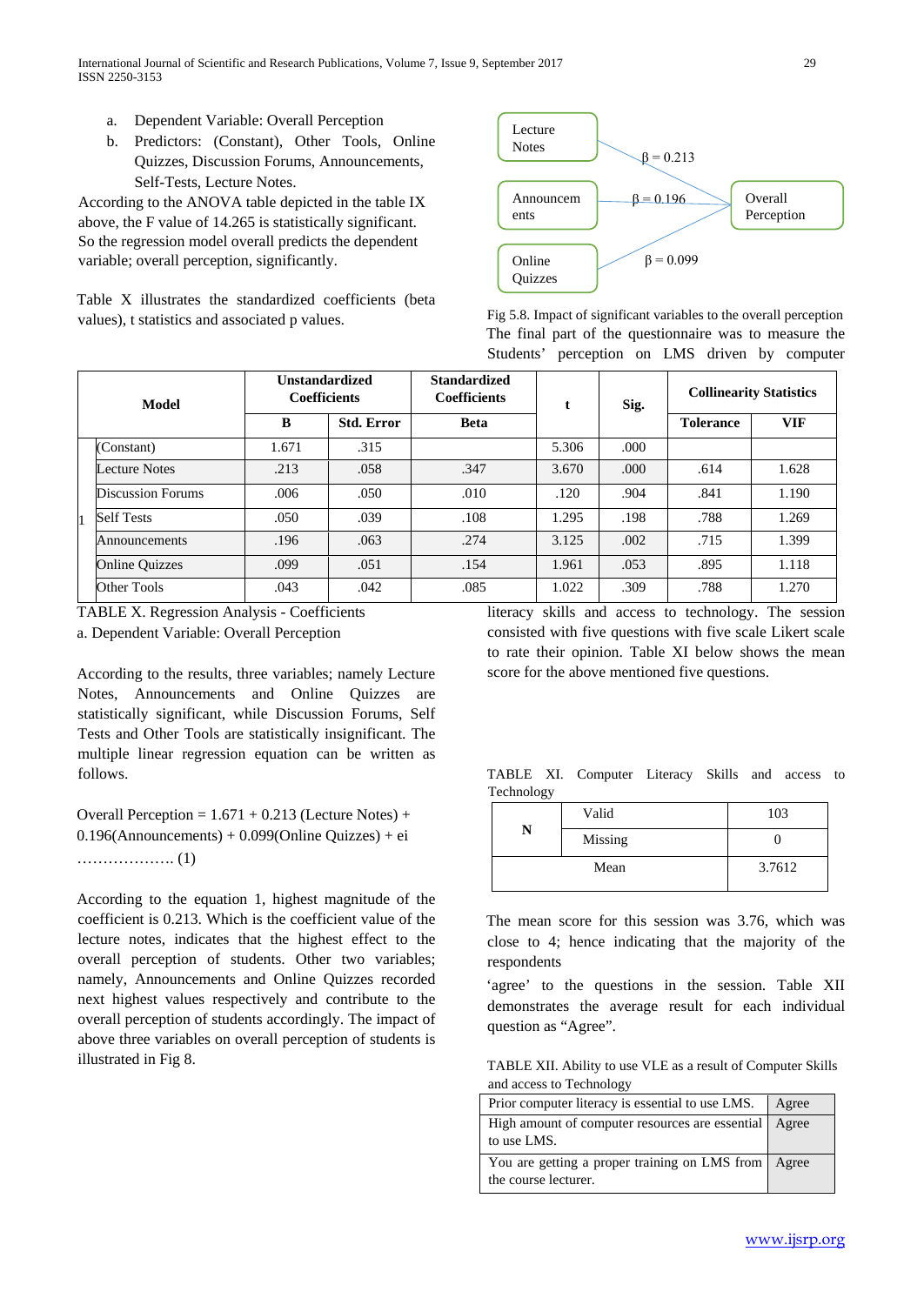| Proper infrastructure facilities are available for   Agree |       |
|------------------------------------------------------------|-------|
| students to use LMS. (Computer Labs, Internet              |       |
| access facilities, etc.)                                   |       |
| VLE is reliable in the learning and evaluation             | Agree |
| process.                                                   |       |

#### VI. SUMMARY AND CONCLUSION

The main objective of this study was to determine the overall student perception on integrating a Virtual Learning Environment in to first – year accounting course units. To conduct the study, we develop a standard questionnaire and distributed among first year students in a Sri Lankan university. To measure the usefulness and the overall perception, we used accounting related course units. The sample size was 105 students and 103 responses were collected. The questionnaire consisted with five main sections. Further, six main VLE resources were used to measure the total influence on overall perception of students on VLE. Those six resources were, provision of lecture notes, discussion forums, online quizzes, self- tests, announcements and other tools.

According to the findings, three variables were identified as main influential factors for the overall perception of students; namely Lecture Notes, Announcements and Online Quizzes. These three variables had a positive significant relationship on overall perception of students on VLE. These results were further confirmed by the descriptive results. According to the student log analysis of the LMS, most number of logs were for resource view, course view and quiz attempt respectively.

Logs comparison of four months (from September to December) of the last semester was used to identify trends in VLE usage of students, by month and the day of the week. Accordingly, the highest number of student logs were recorded in the month of November and Monday. The main reason for the highest number of student logs to the VLE on Monday is that the selected computerized accounting course unit was fallen on every Mondays. Results suggest that the student involvements to discussion forums should be further enhanced and it should be improved as an interactive learning tool among students and lecturers. In addition, one further explanation for the lack of usage of 'other tools' is that, unavailability of different tools. Lecturers should provide a platform to use more other tools like, WIKIs, Chat sessions, Glossaries, external tools, Questionnaires (to gather student data) and so on.

A comprehensive descriptive analysis was conducted to measure the Overall usage of VLE (LMS) by students. It was evident that the usefulness of the VLE is 'large extent' and 'very large extent' among majority of the students in the sample. It was resulted over 91% from the total sample.

To measure the final or the fourth research question, we used final section of the research instrument with 5 likert scale questions. According to the results, majority of the respondents 'agreed' with questions in the section 4, to measure the Ability to use VLE as a result of computer skills and access to technology. So majority of the respondents, believed that, they should have prior computer literacy and High amount of computer resources to access LMS. They further believed that they are getting a proper training on LMS from the course lecturer and proper infrastructure facilities are available them to use LMS, such as Computer Labs and Internet access facilities, hence most of them were ranked LMS as a reliable tool in learning and evaluation process. Overall, the findings of this study show, the high amount of student involvement and satisfaction towards the VLE as an interactive learning tool. They further requested from open ended questions, to available more additional readings and to upload lecture materials prior to the lecture session.

One of the main limitations of the current study was the limited number of participants (103). Involvement of more participants would always provide better and meaningful results. The research findings of the current study provide number of opportunities for future research. One is to evaluate the influence of VLE to the final grade of the students. Second, future researchers can expand the sample to all four years and go for more comprehensive analysis. And also researchers can investigate student log reports using advance data mining tools to identify hidden patterns and accordingly they can suggest new pedagogical approaches for integrated learning.

# **VII. REFERENCES**

- [1] R. O'Leary and A. Ramsden, *Virtual Learning Environments : The Handbook for Economics Lecturers*. 2010.
- [2] H. R. Goldberg and G. M. McKhann, "Student test scores are improved in a virtual learning environment," *Adv Physiol Educ*, vol. 23, no. 1, pp. 59–66, 2000.
- [3] D. Oblinger and J. L. Oblinger, Eds., *Educating the net generation*. Boulder, CO: EDUCAUSE, 2005.